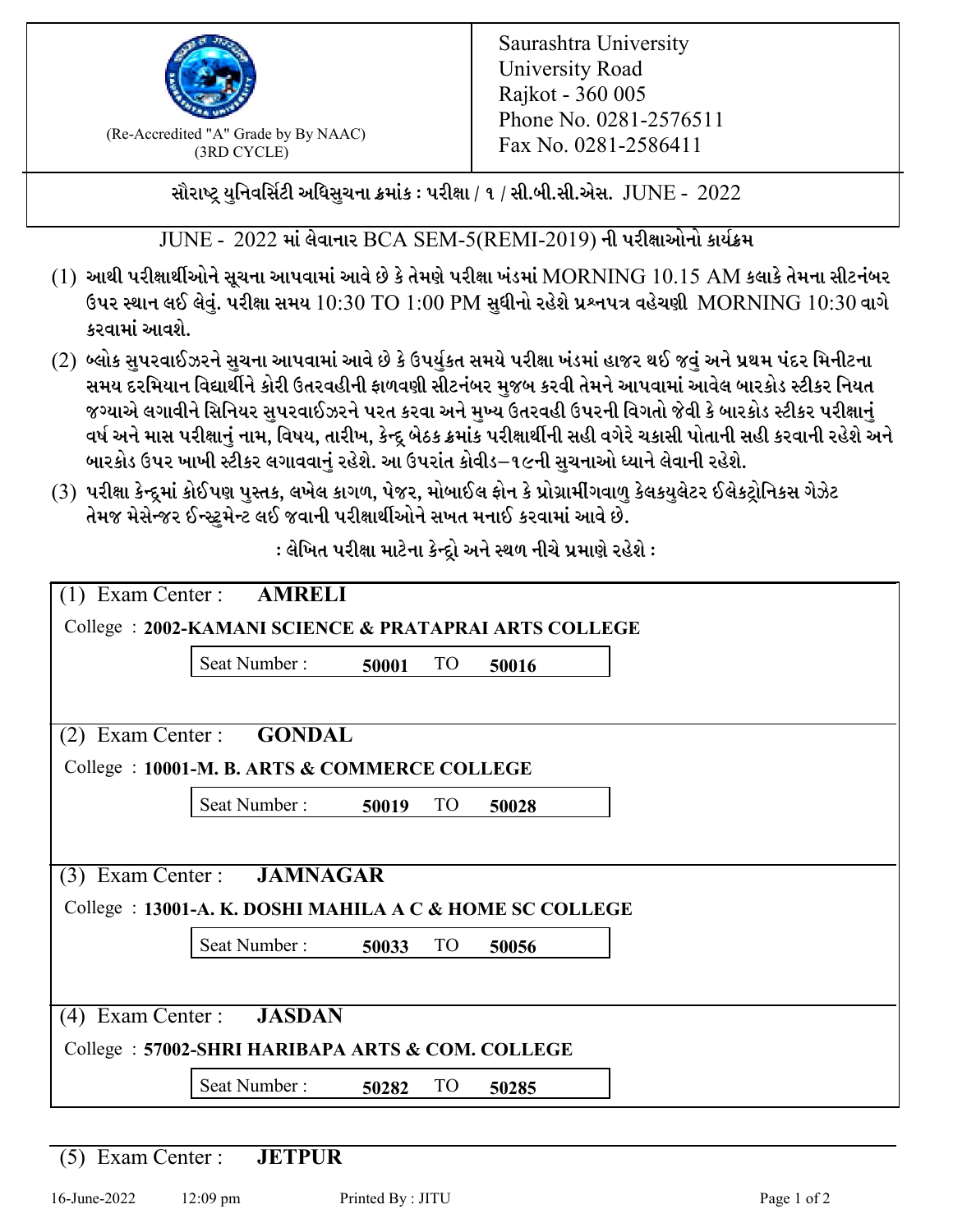University Time Table

| Academic Year :<br>Date & Day | 2021-2022<br>Subject Name                                                                               | Paper Code<br>(Faculty-Course Code) |
|-------------------------------|---------------------------------------------------------------------------------------------------------|-------------------------------------|
| 16/06/2022<br>Thursday        | CORE : 0032035001 - CS-25 ADVANCE<br>JAVA PROGRAMMING (J2EE)<br>(Time: 10:30:00AM To 01:00:00PM)        | 003-2035001                         |
| 17/06/2022<br>Friday          | $CORE: 0032035002 - CS-26$<br>PROGRAMMING WITH ASP.NET<br>(Time: 10:30:00AM To 01:00:00PM)              | 003-2035002                         |
| 18/06/2022<br>Saturday        | CORE : 0032035003 - CS-27 WEB SEAR.<br>TECH. & SEARCH ENGING OPTIM.<br>(Time: 10:30:00AM To 01:00:00PM) | 003-2035003                         |